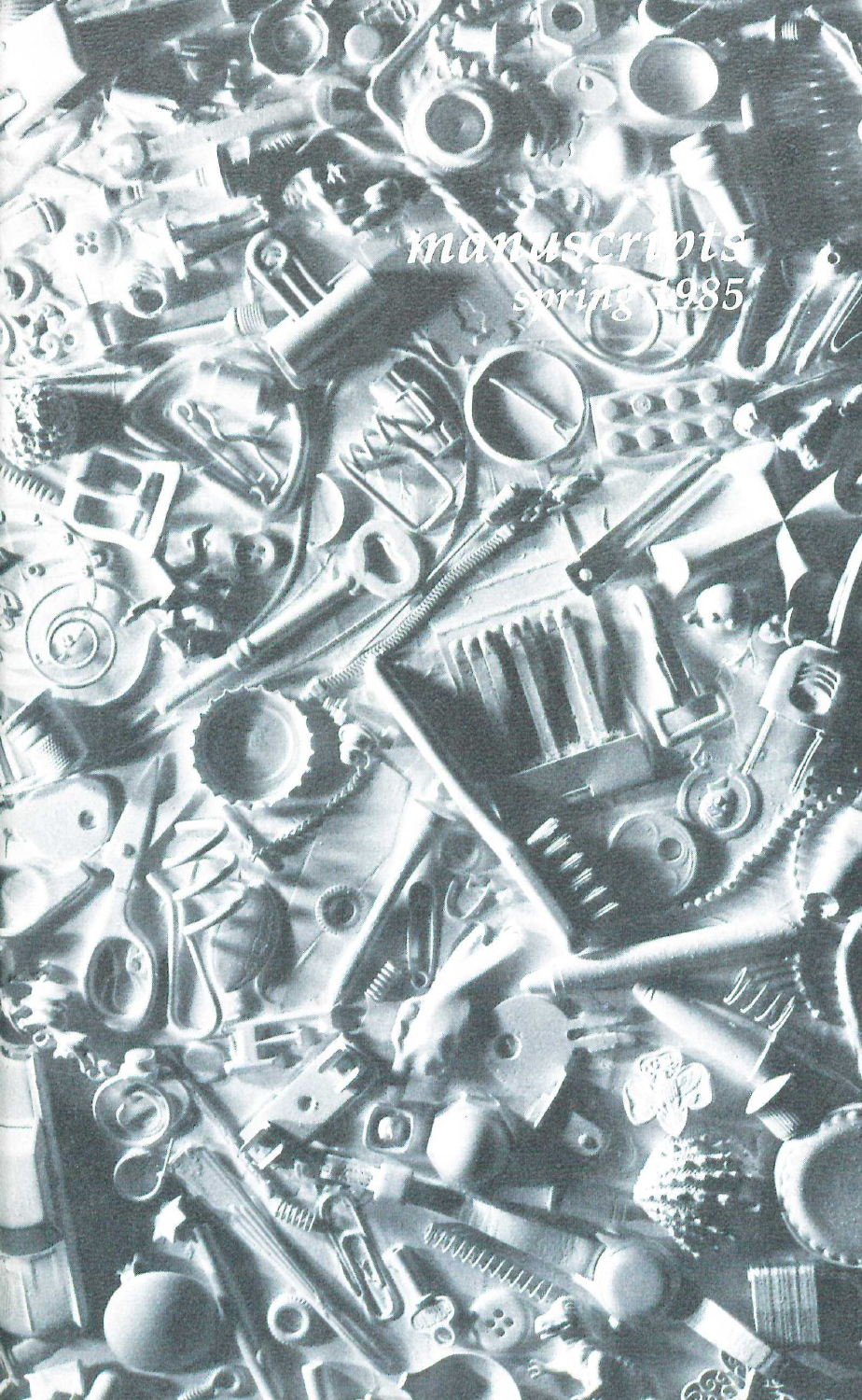The poem is not made of these letters that I drive in like nails, but of the white that remains on the paper.

Chinese



## **.manus cripts**

Butler University **Indianapolis**, Indiana

Volume 53, No. May, 1985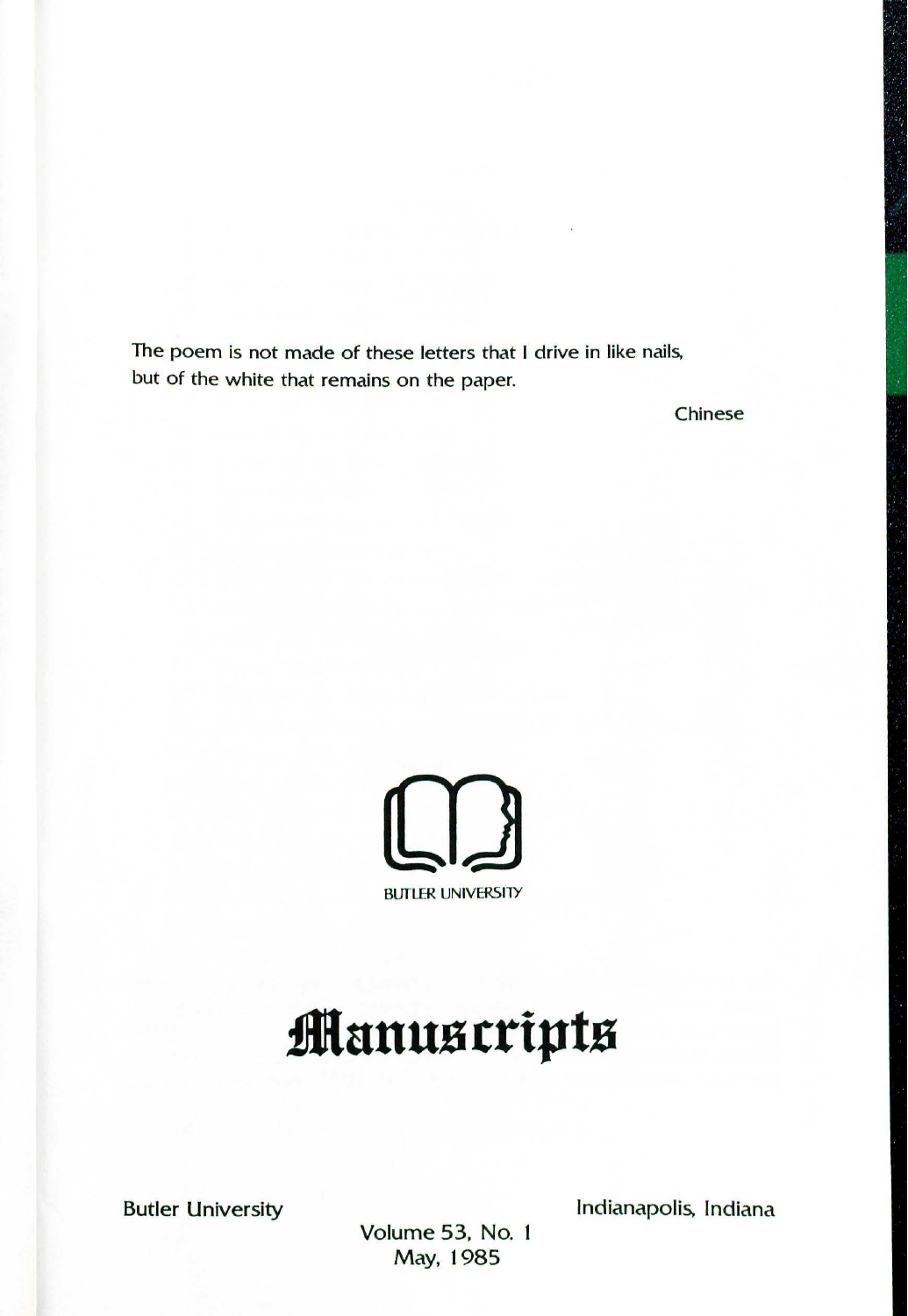## **MSS Staff**

Senior Staff Editor Jennifer Dianne Aikman

> Junior Editor Ivy Fleischer

> > Staff

Gillian Brown Laura Culliton Joel Johnston Sherri Leibering Linda LeRoy

/

Rhet Lickliter John Little Kari McEntaffer Kris Towell Gwen Volpe

Patricia Wheeler

**Faculty Advisor** Susan Neville

Our special thanks are gratefully extended to the following people: Susan Neville. creative guide and Wendell Willkie enthusiast; Dr. Baetzhold, the leader of the pack; Marilyn Porter, tireless warrior; Shirley Daniell, our momentary stay against confusion; and Michael Martone, *MSS* veteran and inspiring proof of life on the other side.